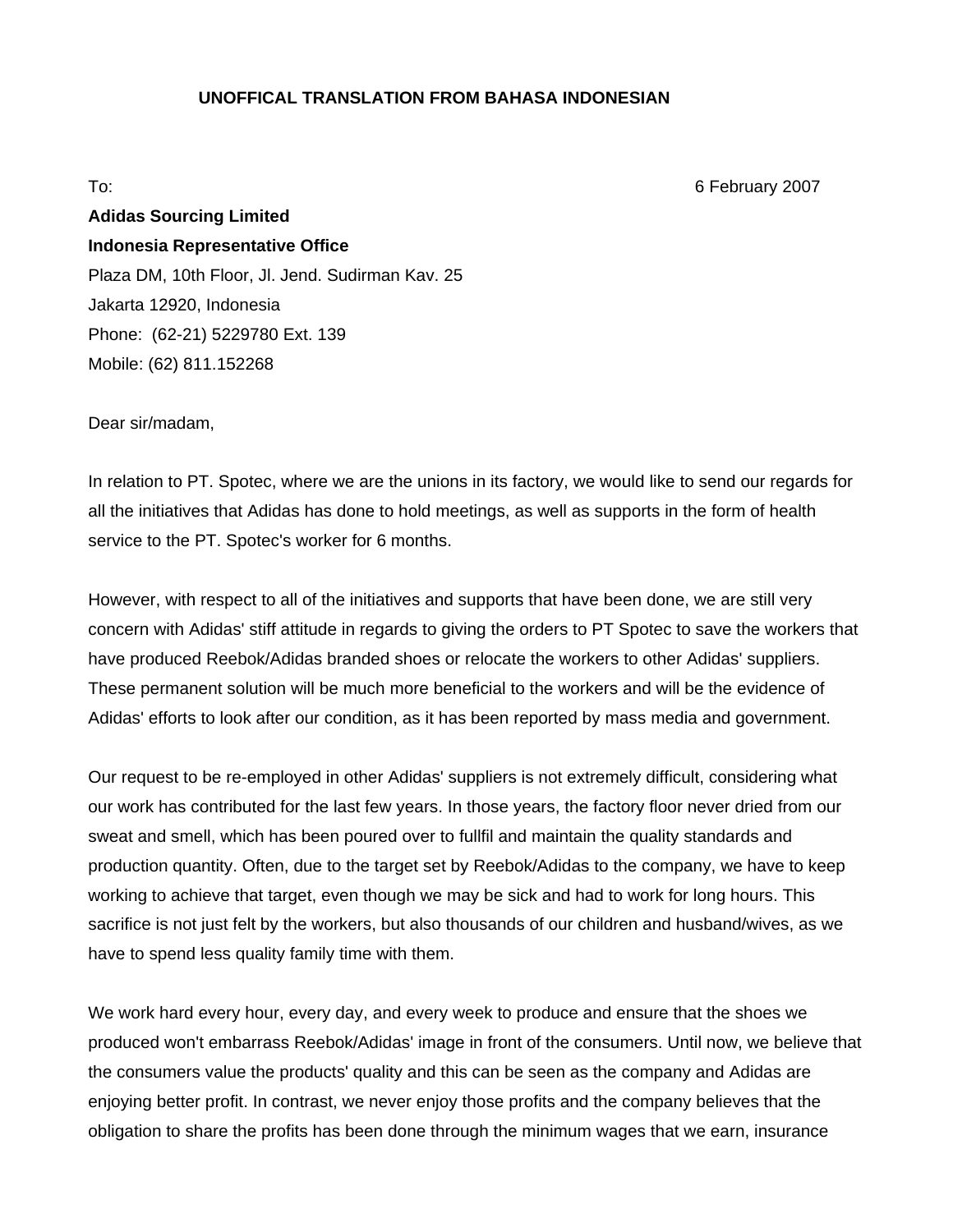premium, and the health insurance that we received every month.

We, PT. Spotec's workers, have done a lot of sacrifices before the factory closed down and we never realised that we have to sacrifice even more by losing our jobs, which we really valued.

It is really unethical if Adidas put its position equally as us, as we are the victims of the weakness in our company's management. By taking this position, Adidas has reaffirmed its position that they have no commitment to human rights, Corporate social responsibility, and respect to the workers.

To conclude, we expect that other unions and Adidas can work together to save thousands of PT. Spotec's workers, who has been working hard for years to produce and ensure the quality of the Reebok/Adidas shoes until the factory closed down. If Adidas asked what can they do, fulfilling the promises to relocate or transferring us to other Adidas's suppliers are what we expect. By doing this, it will prove that Adidas do not just operate for profit, but also concrete values, which Adidas believes in, Authenticity, Inspiration, Commitment, and Honesty.

Representing PT. Spotec workers

# **Yeheskiel Prabowo**

Serikat Pekerja Nasional (National workers union) PT.Spotec

# **Agus Santosa**

Perkumpulan Buruh-Buruh Pabrik Sepatu (Shoe workers union) PT.Spotec

**Zainal Arifin**  Federasi Serikat Buruh Karya Utama (Karya Utama workers union) PT.Spotec

### Copies to:

- 1. DPP Serikat Pekerja Nasional
- 2. DPP Gabungan Serikat Buruh Indepeden
- 3. DPP Kongres Aliansi Serikat Buruh Indonesia
- 4. Kementerian Tenaga Kerja dan Transmigrasi (Work force and transmigration minister)
- 5. kementerian Perdagangan (Trade minister)
- 6. Kementerian Perindustrian (Industrial minister)
- 7. Clean Clothes Campaign
- 8. Oxfam-Australia